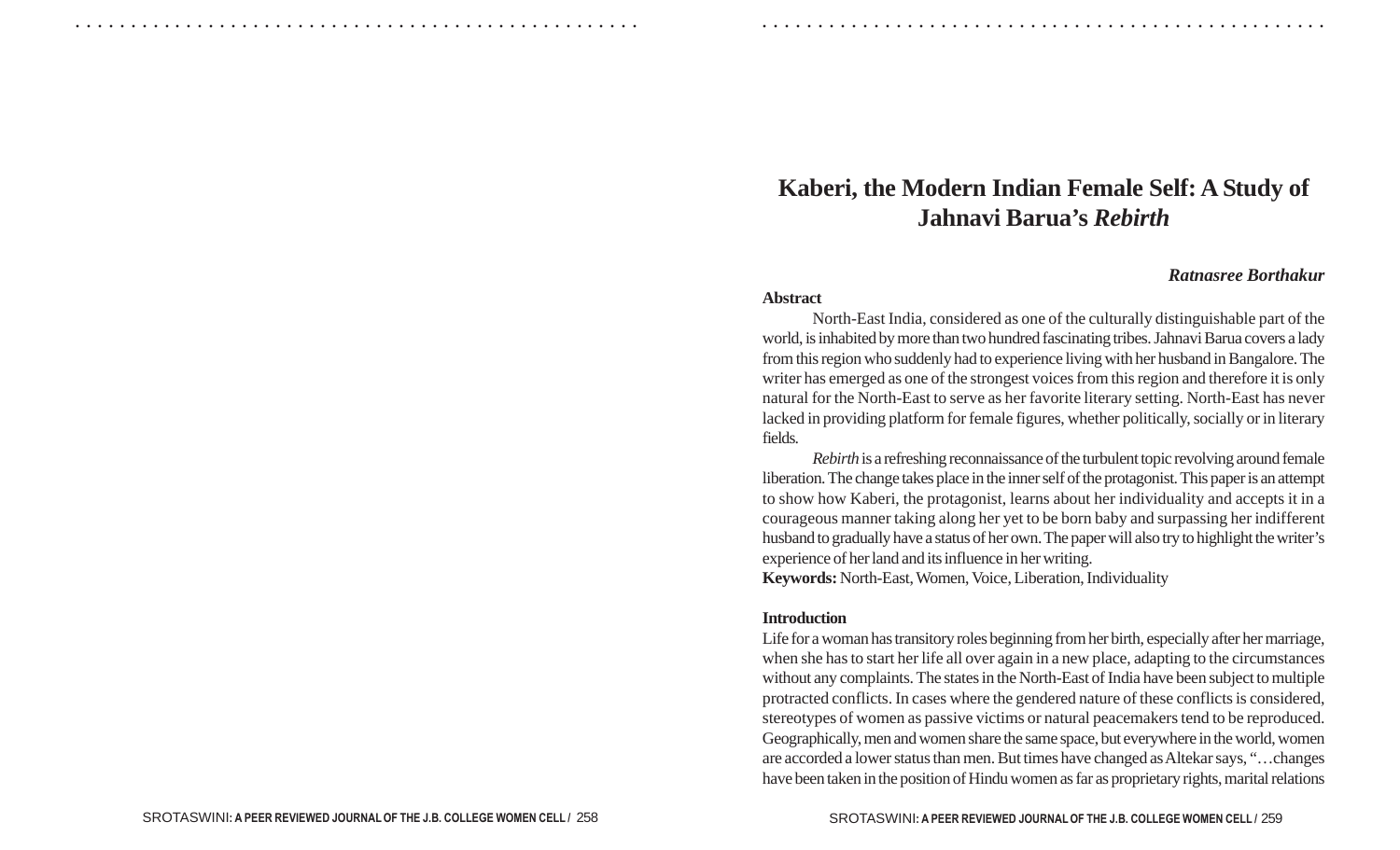and public life are concerned."(*The Position of Women in Hindu Civilization,*x). There is a perception that the status of women is higher in the North Eastern region of the country in comparison with the status of women in the entire India. This paper tries to show how a women learns to accept her misfortune rather than mourning over it and also portrays how a woman has got the capacity to handle situations that always turn**<sup>s</sup>** against her. This paper also tries to reveal that a woman can think for her**self** rather than playing the role of a compromiser and always laying herself down for sacrifice and also will depict the many strands that make up the modern Indian female self. An attempt will also be made to highlight the author's own perceptions of being a woman and attaining a respectable place in the society. This article adopts various methods including the descriptive as well as the analytical methods. It is largely based on secondary sources. **Analysis :**

○ ○ ○ ○ ○ ○ ○ ○ ○ ○ ○ ○ ○ ○ ○ ○ ○ ○ ○ ○ ○ ○ ○ ○ ○ ○ ○ ○ ○ ○ ○ ○ ○ ○ ○ ○ ○ ○ ○ ○ ○ ○ ○ ○ ○ ○ ○ ○ ○ ○ ○ ○ ○ ○ ○ ○ ○ ○ ○ ○ ○ ○ ○ ○ ○ ○ ○ ○ ○ ○ ○ ○ ○ ○ ○ ○ ○ ○ ○ ○ ○ ○ ○ ○ ○ ○ ○ ○ ○ ○ ○ ○ ○ ○ ○ ○ ○ ○ ○ ○ ○ ○

# Woman's writing in North-East begun after the advent of the British and with the coming of the American Baptist Missionaries. It points to the fact the social system in North-East India was not conducive for women's contribution to literature from within. The earliest Assamese women writers to contribute to Assamese literature were either from affluent families or were Christian converts. Nedhi Levi Farell stands to be the first Assamese Christian convert, and a regular contributor to Orunodoi; on the other hand, women writers like Tarini Devi and Bishnupriya Devi was lucky enough to be born in liberal families. It was but obvious that they got the suitable environment to give shape to their creativity. Educated women from such background not only contributed to literature but also participated in social movements and the national struggle for independence.

Jahnavi Barua, a woman writer from North-East, opts to write about a woman of her region which takes the readers through different dimensions of all the relationships a woman has: with her parents, with her friends, with her in-laws, with her family-like-neighbors, and most importantly with her yet to be born baby, and herself. The protagonist, Kaberi, live**s** in Guwahati but suddenly has to shift to Bangalore after her marriage. The author has shared the pain and prowess shown by a woman in the most bizarre but utterly possible situations. The inner conflicts and confusions within the protagonist, when she tried to balance the promises of motherhood and betrayal of her love, has been shown meticulously.

Lacan's Psychoanalytic theory has attempted to provide the means to form an understanding of the complexities of the human mind, supplying answers to questions surrounding identity and agency in the world. *Rebirth* uses the narrative technique of interior monologue and henceforth, Kaberi, the protagonist's, inner and outer world is brought to forefront as she negotiates between them in turbulent waters of human relationships. Her narrative to her unborn child and her self-realization forms the core of the novel. In the end she is in love with her newly emerged self.

# **Text analysis**

Is it true that the North-East is defined only by its insurgency, while its culture, art, tradition and history are all condemned to the seldom-visited annals of human memory? Are we defined by where we grow up or the company we keep? Jahnavi Barua, through the combination of influences does not isolate the human experience from culture or politics but she writes about life instead. She tries to show her readers that no matter how different people may be on the surface, there is universality to human emotion that only art can truly put in perspective. Probably this stands to be the reason behind being able to connect with her story *Rebirth*.

Kaberi, a young woman married to Ranjit, has to shift from Guwahati, Assam, to Bangalore. Belonging to the tea gardens of Assam, she was bound to move into the concrete space in Richmond Road of Bangalore. She assimilates into a corporate culture that her husband is part of. Kaberi, the narrator, interests the readers as a woman who has, throughout her life, suppressed her individuality and had let others make decisions for her. She has been a patient and obedient daughter and a wife. Her passivity comes across as a sharp contrast to the women usually portrayed in the writings of North-East women writers. Barua's heroine is set apart from the conventionalism, therefore the name of the book tallies with the story. It is definitely a rebirth.

There is a feeling of loss in the very beginning. Kaberi's marriage with Ron does not work out as he leaves her for another woman just as their long-cherished child is conceived. She realizes that she keeps on feeling the absence of Ron and speaks this out in front of her yet to be born baby: "I could not bear to look at the dining table where we had sat together talking about all the small things…" (Barua 3). She could find no one more suitable than her unborn child to express and share her longings. Kaberi wished not to reveal the news of her pregnancy to anyone, not even her husband because she did not want pregnancy to be the reason for her husband's return. She did not want to seek solace in sympathy. When they were together, Kaberi was reluctant to socialize especially with the friend circle of Ron as she found it difficult to communicate and match up to the strata of the people there. She remarks: "may be it was because of the small town I came from…". (Barua14)

Apart from doing household chores, the women of North-East have shared the work on the fields and helped in generating income along with their male counterparts; the women here are also free from the evil practices like dowry, sati, female feticide, honor killing, child marriages, etc,. A number of daughters of this region has achieved great feats in diverse fields. However, unfortunately, in spite of the social and economic equality with the men, the women folk have been marginalized from the decision making bodies. Kaberi and Joya are two different women characters portrayed in the story with opposite attitudes towards life. Kaberi realizes knows this well and therefore remarks "Joya was my friend…we were created of different flesh" (Barua 23). Joya at least had the guts to opt for what she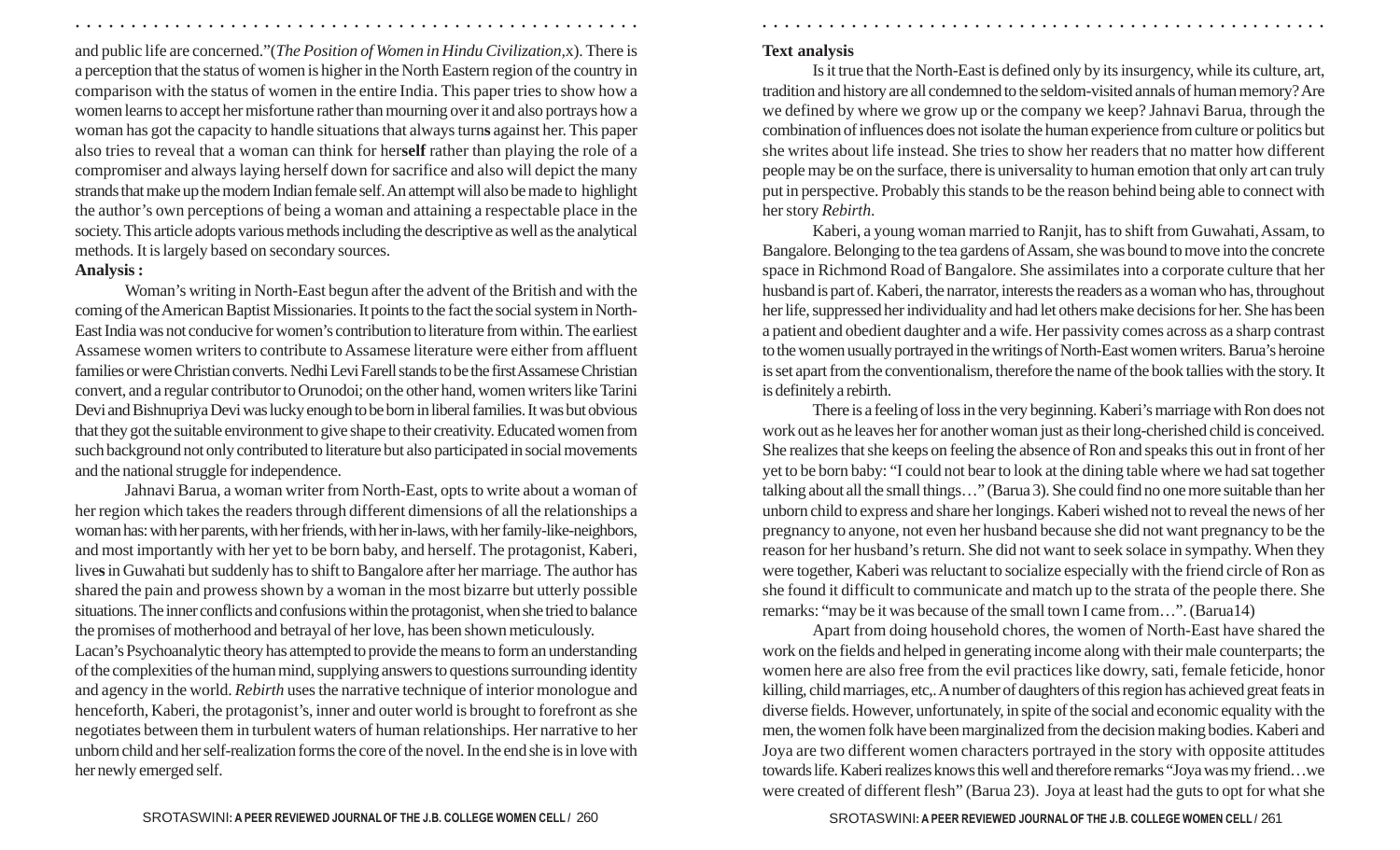desired whereas Kaberi's decisions were mostly taken by the ones attached to her. Moreover, Joya is shown to have a loving and caring husband, who laments her death after so many years of her absence. Ron, on the other hand, leaves Kaberi for a different woman. As Kavita Kane writes, "…as they say, the wife is the last to know."(*Menaka's Choice*,143). Kaberi's husband makes a sudden selfish return on knowing about her pregnancy, while openly flaunting his extra-marital affair.

Barua's style of narration is unhurried and yet the speed of storytelling never seems to drop. The little details of the variety of trees, flowers and birds that show up in her stories create a unique flavor of writing that is very enjoyable. Barua, even, does not fail to describe the scenic beauty of Assam. The positivity that lies in the story cannot be ignored. Barua chooses to stay an exception saying, "I don't want to pick up on any trend. I write about the human condition and I remain focused on that. If any social cause is essential to the character's story or the plot, I would write about it, not the other way around…." Apart from these we could experience words like expectations as Kaberi speaks about "is an unfashionable word in the world". (Barua 18) She talks about dreams that can be "dreamt in color" (Barua 31); a drive to Mysore with Preetha; positivism in relationships. The tone of the story is not monotonous as there is always a change in situations, places and events.

There is the maturity of expression in the works of Barua. There are several aspects to this. "The obvious one is her command over English. The second one is her choice of titles for the stories. They are not descriptive. They serve as a metaphor or encapsulate the theme of a story. The third, the subtle aspect is how she has been able to infuse the rhythms of the Assamese tongues into a foreign language" writes Murli Melwani, a reviewer. The usage of words like *Ma*, *Mahi*, *Jethai* give the essence of the presence of an Assamese lady both within and outside the story.

Preetha comments "Who needs men anyway?"(Barua 44) after Kaberi shared her life's incidences of both Ron leaving and herself being pregnant. But Kaberi could not be free from her husband's memories. Ron emerges out as a caring husband after the news of her pregnancy falls on his years. There is a certain similarity between this story and Kunzeng Choden's *The Circle of Karma.* The story there portrays the undying capacity of a woman even after her immense suffering. The protagonist Tsomo deals with the hardships, created mainly because of the presence of all the male figures right from her father to her husband and male co-workers. But Tsomo ultimately find**s** out, all on her own strength, the shelter of her solace. Similarly, Kaberi too dares to decide her fate.

Barua also portrays the rift in family and the lack of love which in the long run make**<sup>s</sup>** Kaberi a passive woman. Kaberi is shown to have a difficult relationship with her parents, one devoid of communication. Her father rarely did demonstrate his love and the rift between her parents has its toll on her as well. This lack of love that she ha**s** felt all throughout her life has probably changed her attitude towards her yet to be born child. She assures her child saying: "I am going to tell every day, as long as I live, and even after I die, from that great darkness-or maybe it is light –that I love you my child. You can never love too much. Or say it enough."(Barua 169) Kaberi realizes the importance of love and familial bonding in her journey towards becoming a strong woman.

Her contact with her family back home after her father's death makes her realize the strong bond that she has with her people. Her silent mother and her aunt and uncle reach out to her at a time when she really needs them. In fact, Kaberi's revelation about Ron's behavior towards her and the unhappy truths of her marriage no doubt shocks her family, but they do not give up on her or distance themselves from her. Rather they enfold her in their midst and make her realize that "there is always a home" (Barua 195) for her wherever her family stays. This unconditional love gives immense strength to Kaberi at a point of time when she was completely lonely and even though her mother's memories make her feel like turning "around and go home" (Barua 195), she dared to realize that her refuge has shifted to somewhere else. Family bonding, love and trust on others as well as her own self finally help Kaberi emerge as a new person.

## **Conclusion**

○ ○ ○ ○ ○ ○ ○ ○ ○ ○ ○ ○ ○ ○ ○ ○ ○ ○ ○ ○ ○ ○ ○ ○ ○ ○ ○ ○ ○ ○ ○ ○ ○ ○ ○ ○ ○ ○ ○ ○ ○ ○ ○ ○ ○ ○ ○ ○ ○ ○ ○ ○ ○ ○ ○ ○ ○ ○ ○ ○ ○ ○ ○ ○ ○ ○ ○ ○ ○ ○ ○ ○ ○ ○ ○ ○ ○ ○ ○ ○ ○ ○ ○ ○ ○ ○ ○ ○ ○ ○ ○ ○ ○ ○ ○ ○ ○ ○ ○ ○ ○ ○

Even though Ron confesses of moving out of the house and probably out of the life of the other woman, Barua does not end her book with a possible reconciliation between the couple. Rather she leaves it open-ended with a strong suggestion that Kaberi may not be able to accept Ron anymore as she discloses her awareness of not stepping back to the dark again. Kaberi transforms from a vulnerable wife to an independent woman, a woman who refuses to succumb to her husband's self-centered demands. Barua's story, even though based in Bangalore, keeps up the spirit of the North-East in the representation of the beautiful scenery, the political situation, traditions and customs, but most importantly, in the portrayal of a woman who is caught up in the age-old custom of being submissive, but finally emerges as confident and courageous.

## **Works Cited**

- Altekar, A.S. *The Position of Women in Hindu Civilization*.Delhi: MB Publishers, 2016. Print.
- Barua, Jahnavi. *Rebirth*. New Delhi:Penguin Books, 2010. Print.
- Das, Ira. *Status of Women: North Eastern Region of India versus India*. International Journal of Scientific and Research Publication. 2013. Web. 1 Oct. 2018.